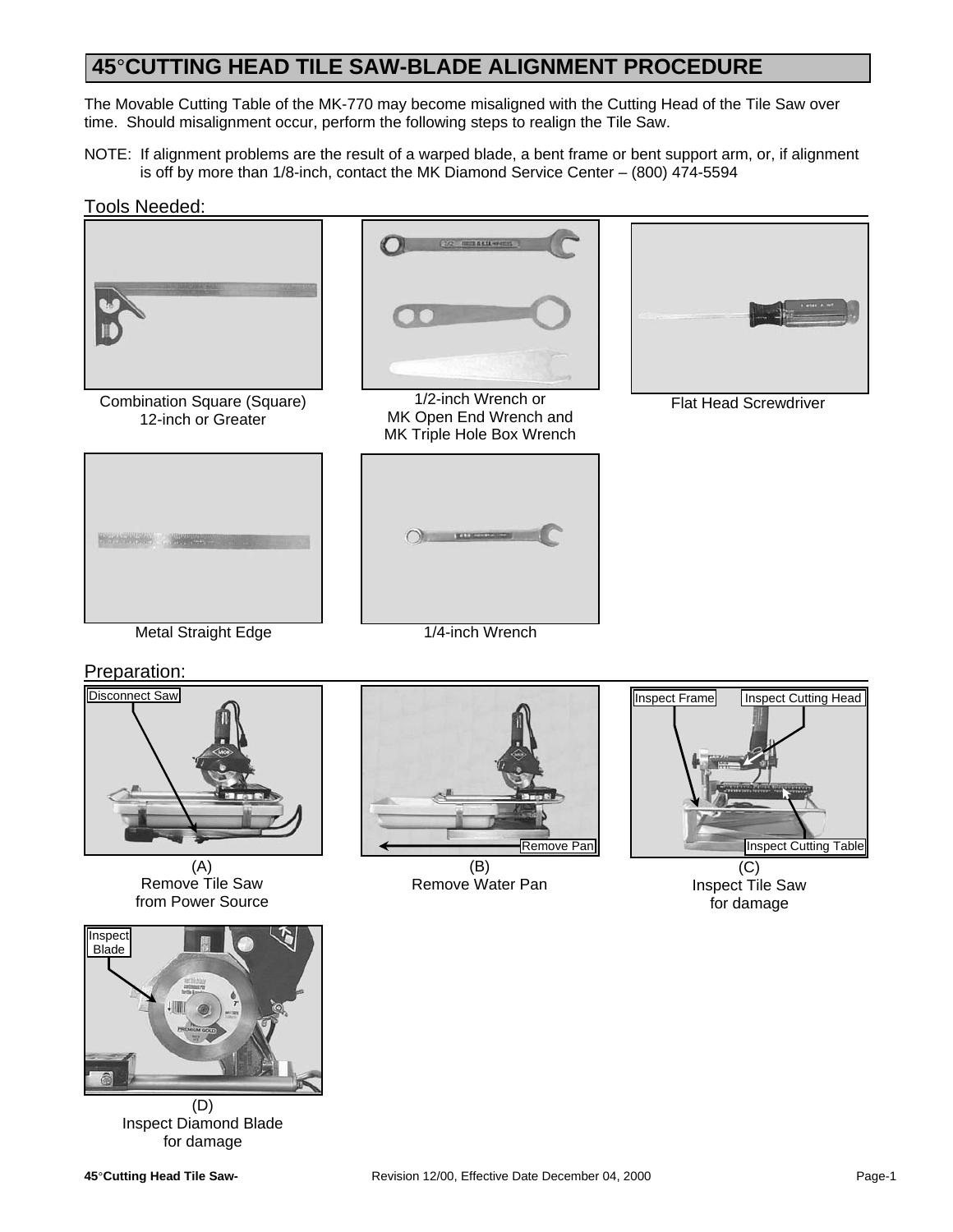### Movable Cutting Table Alignment Verification:

This will verify the Movable Cutting Table is aligned to the frame of the saw.

NOTES: If the blade is misaligned following alignment verification, attempt to align using Alignment Screw, 90º Verification.

The Diamond Blade must be removed and reinstalled when removing the Blade Guard.



(A) Remove Blade Guard



(D) Wheel Assembly side of Movable Cutting Table, Height Determination Setup



Move Wheel Assembly up or down to Square the Movable Cutting Table



(B) Guide Bar side of Movable Cutting Table, Height Determination Setup



Verify Wheel Assembly side of Movable Cutting Table height is same as Guide Bar side



(H) Re-Verify Wheel Assembly side of Movable Cutting Table height is same as Guide Bar side



(C) Guide Bar side of Movable Cutting Table, Height Determination



 $(F)$ If Gap exists, loosen Movable Cutting Table Wheel Assembly



(I) Tighten Movable Cutting Table Wheel Assembly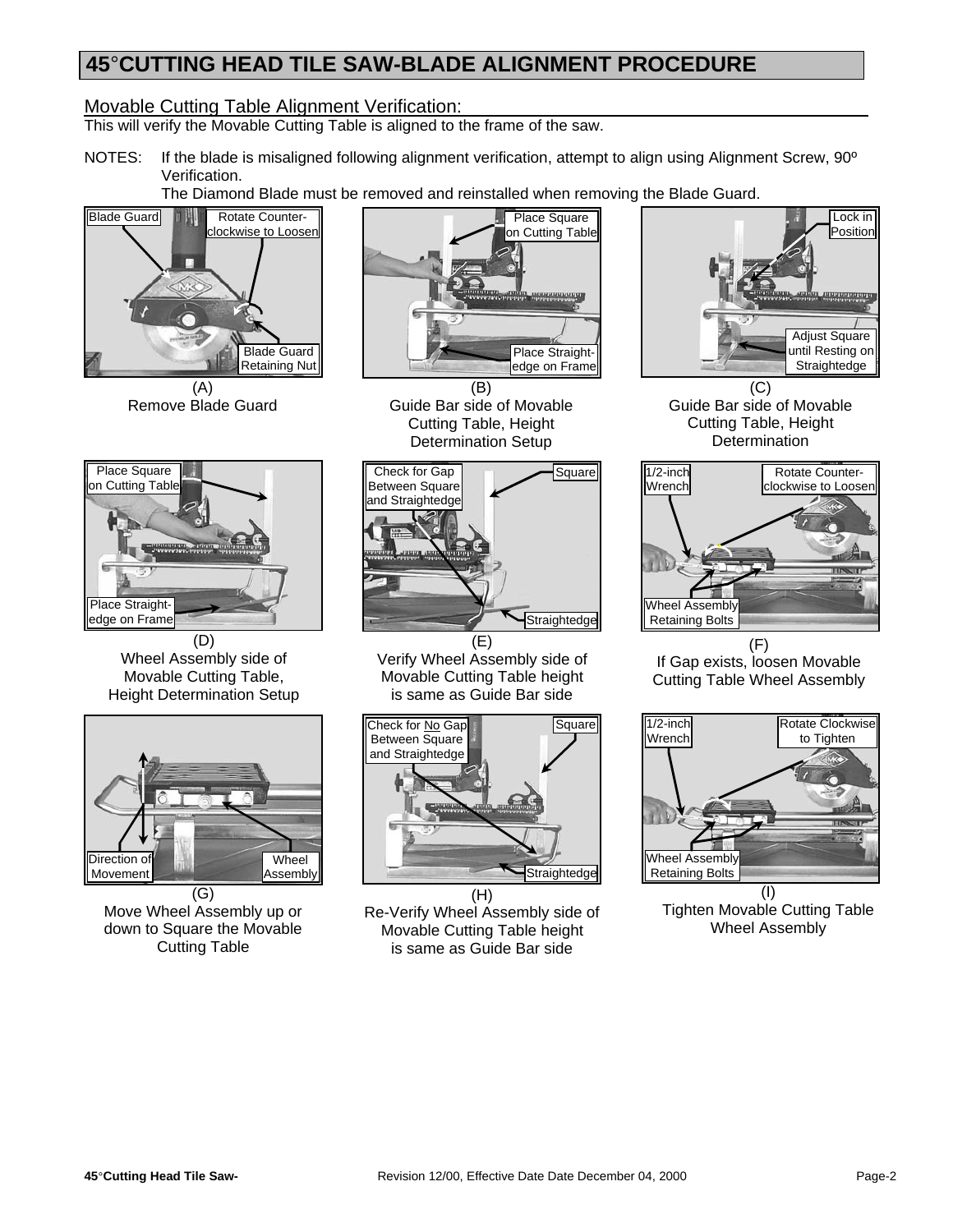#### Alignment Screw, 90º Verification:

90<sup>o</sup>-alignment verification will ensure that the blade will cut the tile straight up and down and not at an angle.

NOTES: If the blade is misaligned following this alignment procedure, return the saw to MK Diamond for repair. The Diamond Blade must be removed and reinstalled when removing the Blade Guard.



(A) Position the Cutting Head to the 45º Cutting Angle



(B) Locate the 90º Adjustment Screw



 $(C)$ Rotate 90º Adjustment Screw clockwise or counter-clockwise to realign Cutting Head



Position the Square on Movable Cutting Table against the Diamond Blade



(E) Verify the Diamond Blade is Square to the Movable Cutting Table



(F) Repeat Steps A to E as necessary to align the Cutting Head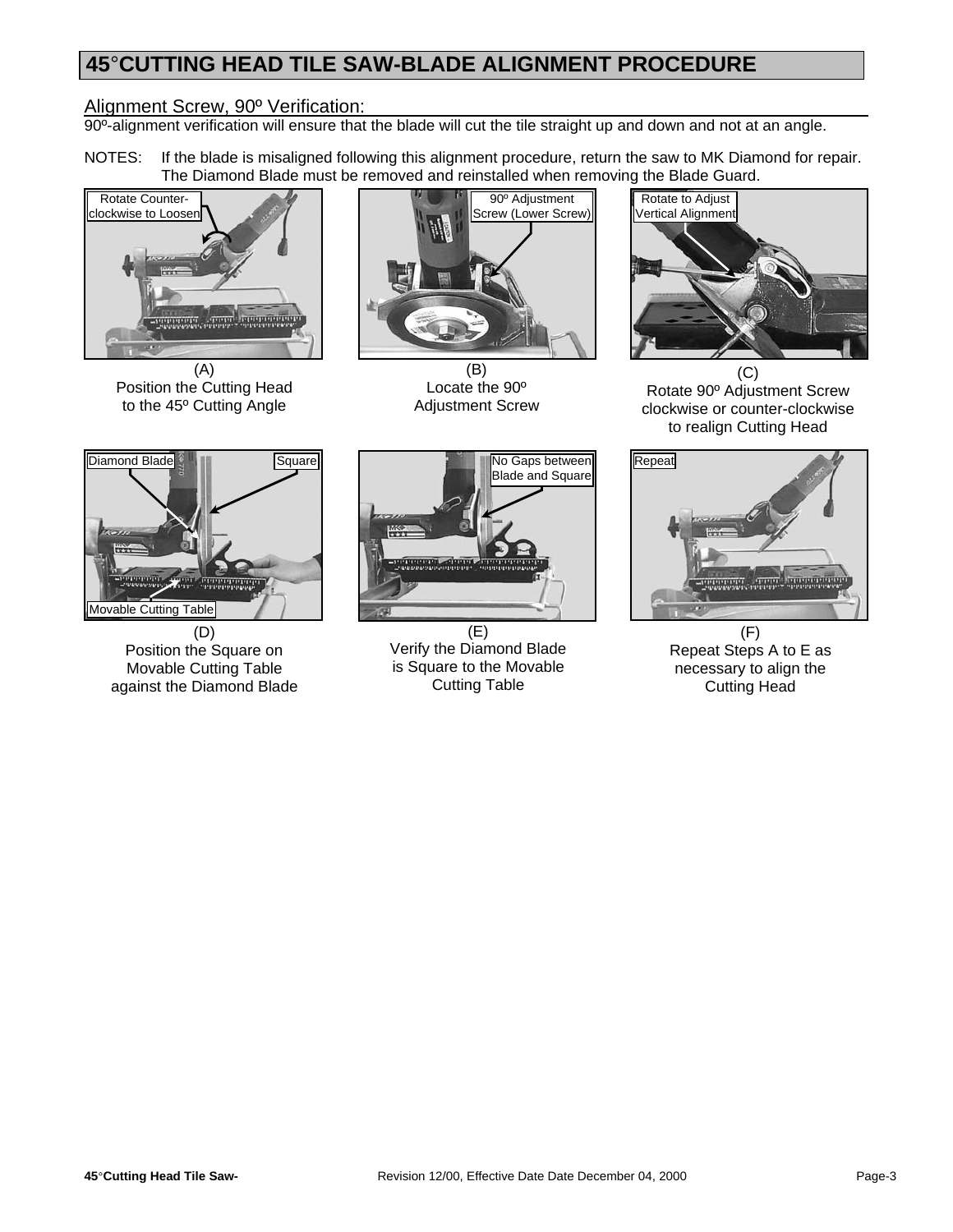### Horizontal Rough Alignment:

The Horizontal alignment will ensure that straight cuts (or Rip Cuts) are made.



(A) Position Cutting Head to normal Cut Depth



(B) Loosen front and rear Guide Bar Retaining Bolts



(C) Move Guide Rail until Blade centered in Cutting Groove



(A) Pull Movable Cutting Table to front of Tile Saw



Move Guide Bar using Adjusting Bracket until Square rests evenly across Blade

### Horizontal Alignment Verification:



(A) Move the Cutting Table back and forth to verify Blade is even across all points of Square



(B) Position Square flat on Movable Cutting Table against Ruler/Stop



(E) Position end of Square against Blade

(B) Tighten Guide Bar Retaining Bolts



(C) Position front of Square against Blade



Move Guide Bar using Adjusting Bracket until Square rests evenly across Blade



Move the Cutting Table back and forth to re-verify Blade is even across all points of Square

Turn Clockwise to Tighten